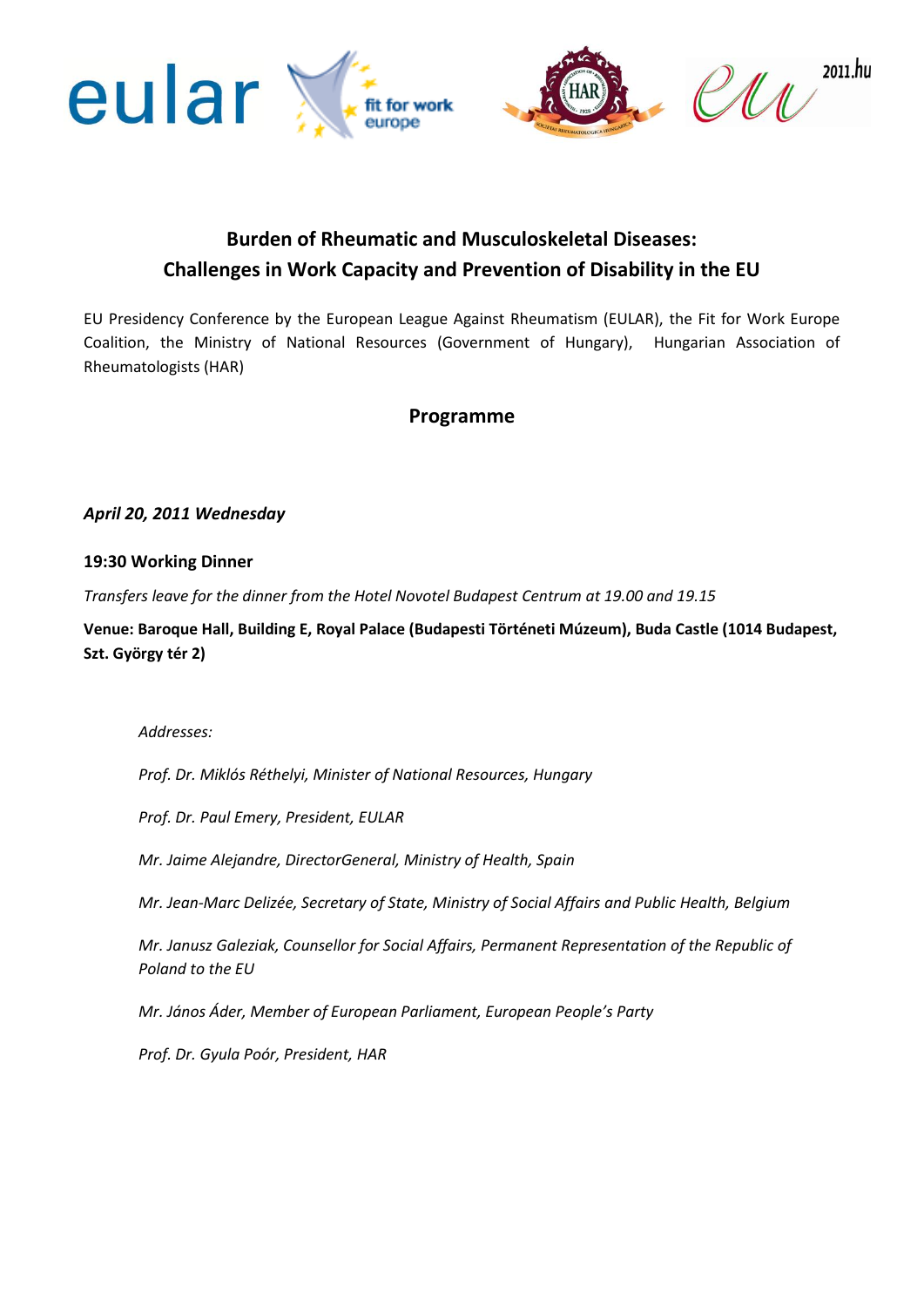

# **Burden of Rheumatic and Musculoskeletal Diseases: Challenges in Work Capacity and Prevention of Disability in the EU**

EU Presidency Conference by the Hungarian Association of Rheumatologists (HAR), the Ministry of National Resources (Government of Hungary), [the](http://www.google.hu/url?sa=t&source=web&cd=1&ved=0CBoQFjAA&url=http%3A%2F%2Fwww.eular.org%2F&ei=JGVdTbrWN4eqhAeCxNmpCA&usg=AFQjCNGmPXvJMz-hWUB05QV0iKnzlX5b3g) European League Against Rheumatism (EULAR), and the Fit for Work Europe Coalition

## *April 21, 2011 Thursday*

### **08.30 – 13.30: Conference**

### **Venue: Hotel Novotel Budapest Centrum (Budapest, Rákóczi út. 43-45)**

#### *Welcome address: Prof. Dr. Gyula Poór, HAR*

| 08.30-10.45 | The impact of rheumatic and musculoskeletal diseases (RMDs) in the European Union and<br>at national level. What more needs to be done? |
|-------------|-----------------------------------------------------------------------------------------------------------------------------------------|
|             | Moderators: Prof. Dr. Paul Emery, President, EULAR and Prof. Dr. Gyula Poór, President, HAR                                             |
| 08:30-08:45 | Keynote address: Prevention of disabilities - integral part of disability policy                                                        |
|             | Mr. Miklós Soltész, State Secretary for Social, Family and Youth Affairs, Hungary                                                       |
| 08:45-09:00 | Keynote address: Musculoskeletal conditions as a challenge for policy making                                                            |
|             | Prof. Dr. Paul Emery, President, EULAR                                                                                                  |
| 09:00-09:15 | The burden of RMDs on patients and their families. The value of early intervention,<br>prevention and better management of RMDs         |
|             | Marios Kouloumas, Chairperson of the EULAR Standing Committee of People with<br>Arthritis/Rheumatism in Europe (PARE)                   |
| 09:15-09:30 | The importance of work for social participation and quality of life in people with rheumatic<br>diseases                                |
|             | Prof. Dr. Alison Hammond, Professor in Rheumatology Rehabilitation, University of Salford                                               |
| 09:30-09:45 | The socio-economic burden of RMDs. What policies are needed to improve work capacity<br>and avoid disability in the European Union?     |
|             | Prof. Dr. Ingemar Petersson, Fit for Work Europe Coalition                                                                              |
|             |                                                                                                                                         |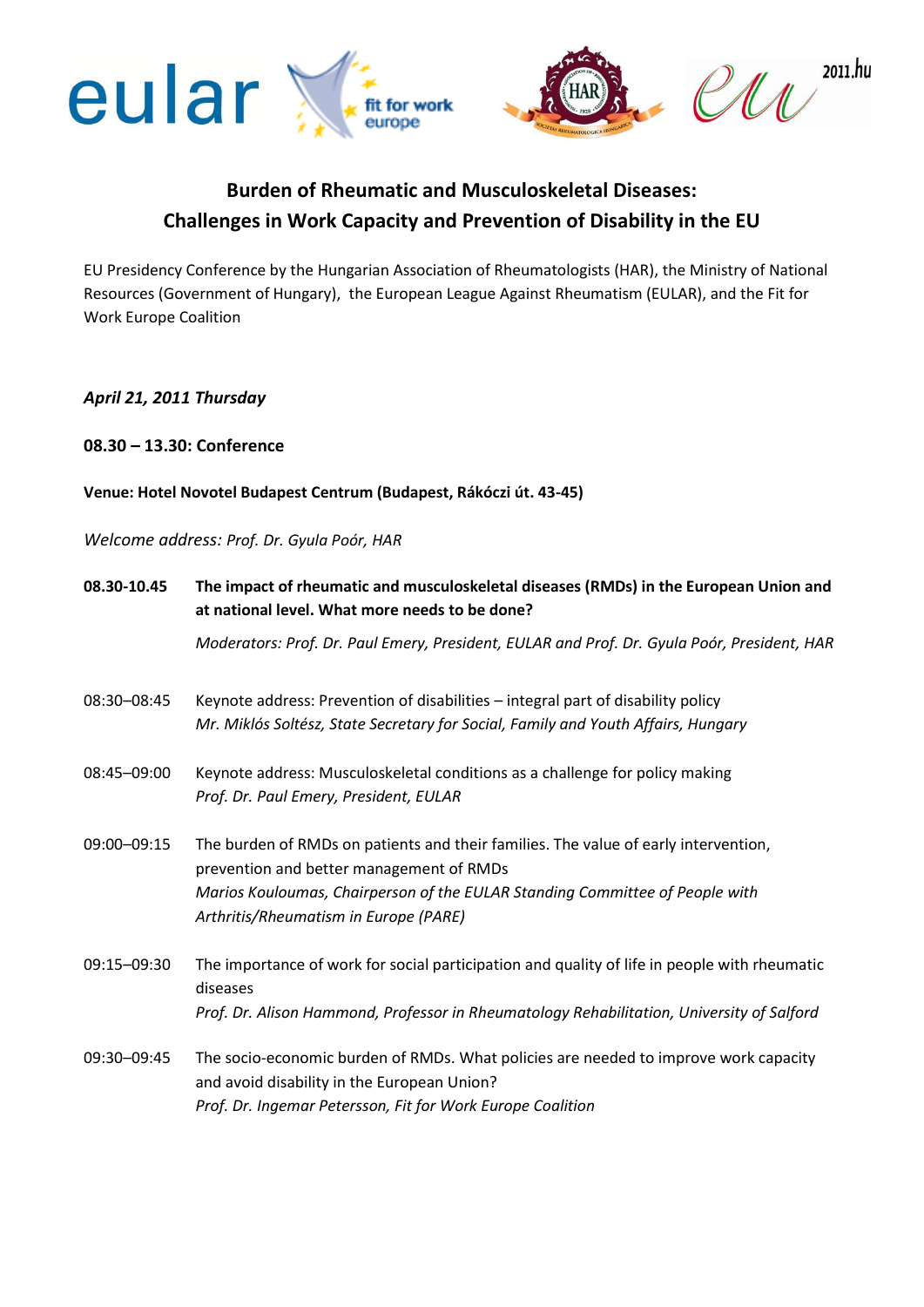

- 09:45–10:00 RMDs A priority at national level in Hungary. What is the current state of play and what more can be done? *Prof. Dr. Gyula Poór, President, HAR*
- 10.00–10:15 Calls for national plans on RMDs. Best practice examples on implementation at national level *Prof. Dr. Dame Carol Black, Co-President, Fit for Work Europe Coalition*
- 10:15– 10:30 Vitamin-D supplementation in prevention of osteoporosis and in health promotion *Dr. Stefaan Poriau, Standing Committee of European Doctors (CPME)*
- **10:30-10:45 Discussion**
- **10.45-11.00 Coffee break**

#### **11.00-11.45 Breakout sessions**

To discuss recommendations from EULAR, Fit for Work Europe, European Commission and Hungarian Associations of Rheumatologists and patients concerning improving work capacity and the EU disability strategy 2010-2020

- **Breakout 1: Implementing EULAR/FfW RMD recommendations nationally**  (3 key recommendations) *Moderators: Prof. Dr. Dame Carol Black, Co-President Fit for Work Coalition and Marios Kouloumas, Chairperson of the EULAR-PARE*
- **Breakout 2: Implementing EULAR/FfW RMD recommendations nationally**  (3 key recommendations) *Moderators: Prof. Dr. Ingemar Petersson, Fit for Work Europe Coalition and Prof. Dr. Maxime Dougados, President-Elect, EULAR*
- **11.45-12.30 EU disability strategy: Ensuring RMD are given due focus in the workplace across the EU** *Moderators: Mr. Neil Betteridge, Vice-President, EULAR, and Dr. Árpád Gógl, Former Minister of Health, Hungary*
- 11:45-12:00 Introduction to the EU disability strategy. Introduction and follow-up plans *Mr. Johan Ten Geuzendam, DG Justice, Fundamental Rights and Citizenship, European Commission*
- 12:00–12:15 Implementing the EU disability strategy in Hungary. What can be the next steps at European and national level? *Ms. Ildikó Bernáth, Ministerial Commissioner, Ministry of National Resources, Hungary*